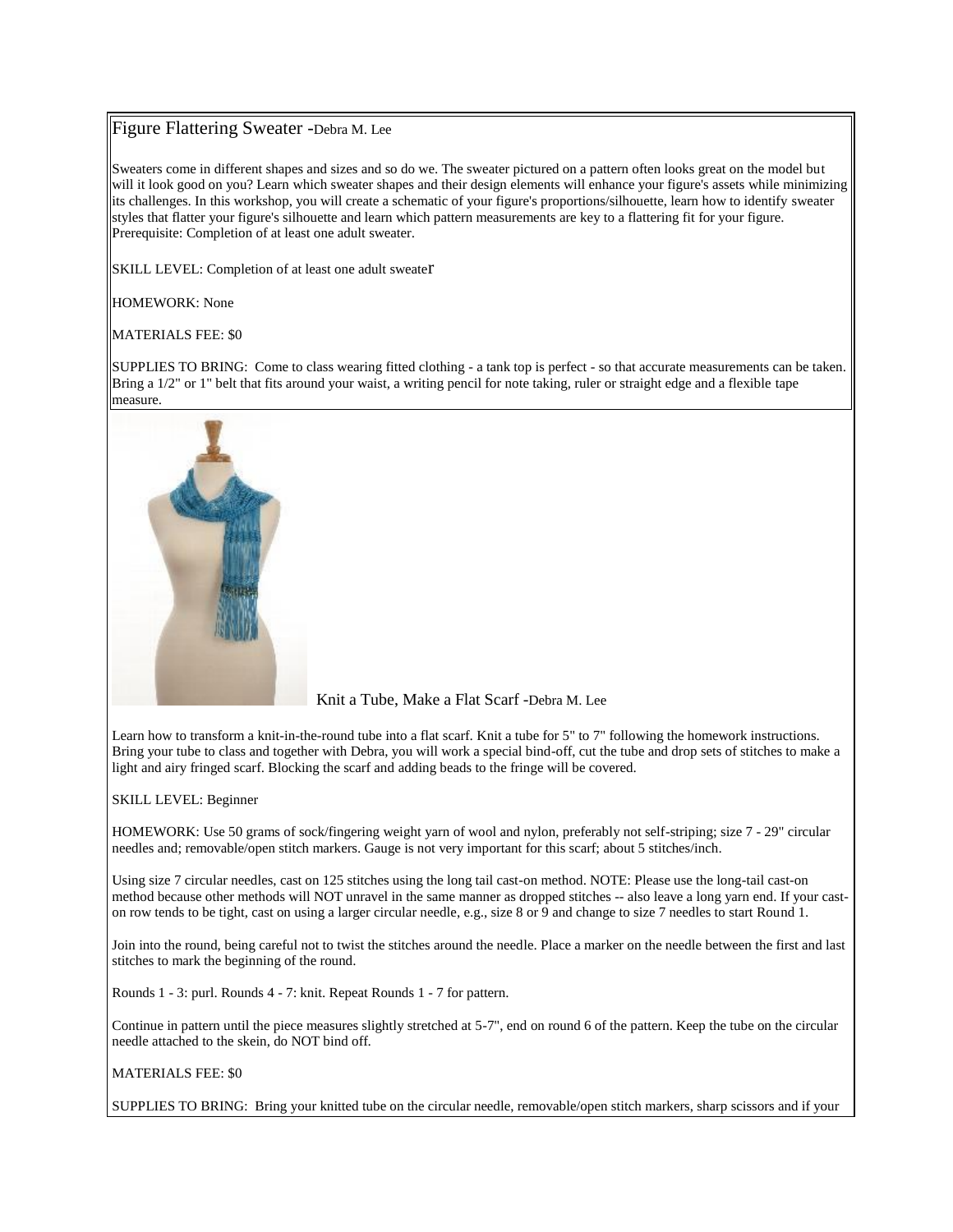bind-off tends to be tight, size 8 or 9 - 29" circular needles.



Modular Knitting -Debra M. Lee

Popularized by Ginger Luter's Module Magic and Vivian Hoxbro's Domino Knitting, modular knitting is easy, fun and portable. Learn how to knit modular squares and triangles together by making a sample in class. Take home a scarf pattern to get you started. It's a great way to use up leftover yarns. Prerequisite: Must be able to cast on/off, knit, purl, increase and decrease.

SKILL LEVEL: Easy

HOMEWORK: None

MATERIALS FEE: \$0

SUPPLIES TO BRING: Bring coordinated colors of smooth, medium/worsted weight yarn, corresponding double-pointed needles, a ruler or stitch gauge, and removable stitch markers.



Unventions - Jolie Elder

Learn some bizarre and obscure tips and tricks. Class includes trapped bind off (allows you to bind off at the end of the row), faux crab stitch (worked with dpns), unusual way to work left and right cross, scalloped cast-on for 2x2 ribbing, loop attachment for beads, and increase hidden behind a cable.

SKILL LEVEL: Intermediate

HOMEWORK: None

MATERIALS FEE: \$0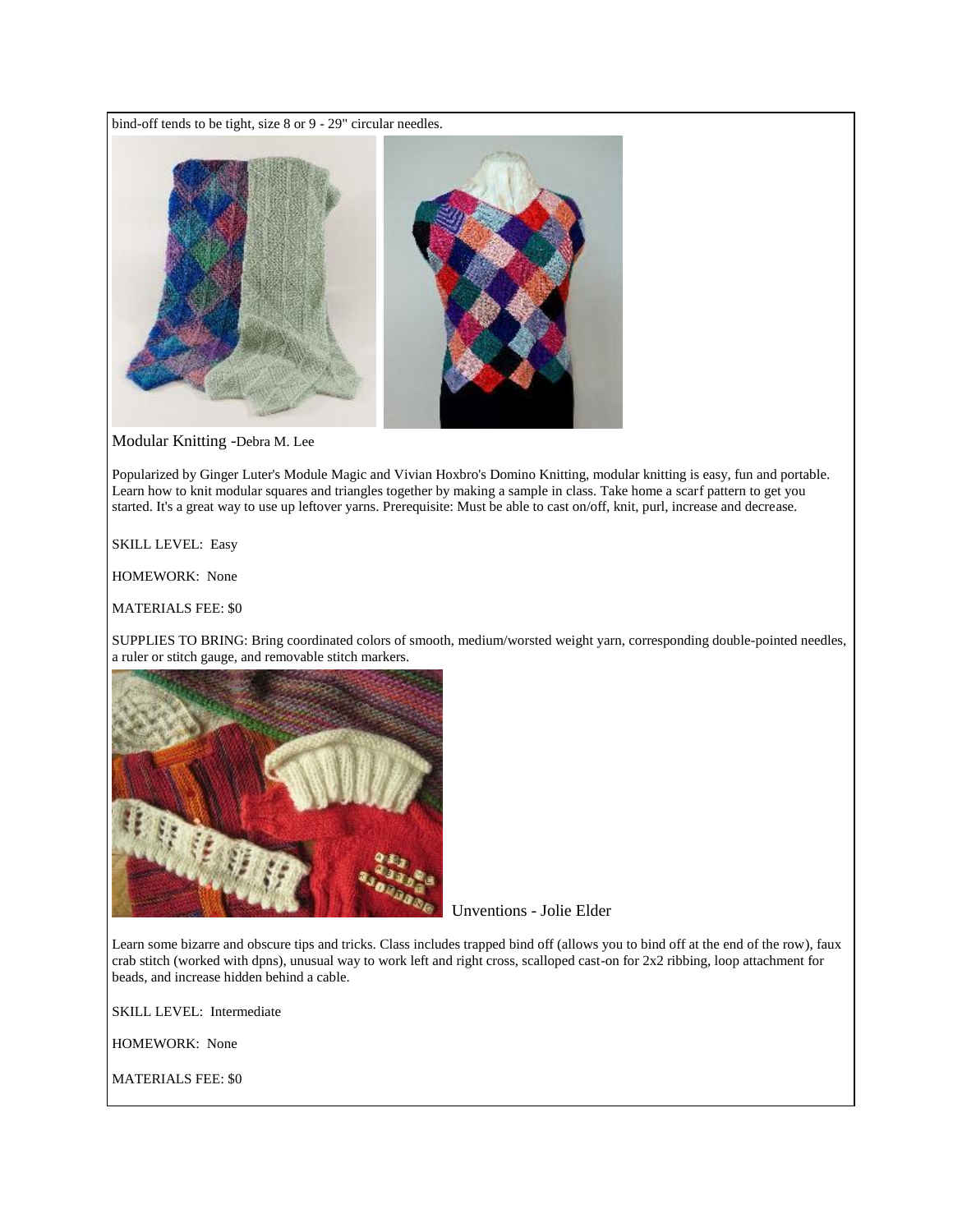#### SUPPLIES TO BRING:

A plain, non-splitting yarn in a light enough color that you can see what you are doing. Worsted-weight is a good choice because it is large enough to work easily and to see what you are doing. Select a plain yarn rather than variegated. In a nutshell, yarn that you can learn with happily and easily. One skein will be more than enough.

Needles to work with chosen yarn including dpns or cable needles

A little waste yarn



## Brioche Rosetta Stone- Jolie Elder

Knit-below stitches, brioche stitches, Shaker knitting, and Estonian patent stitches are kissing cousins. Students will practice both methods of making brioche fabrics and produce identical fabrics using disparate methods. They will also learn special techniques for making double brioche fabrics easier to work.

SKILL LEVEL: Should know knit, purl, slip and yarn over.

HOMEWORK: .Experience with the column pattern from Elise Duvekot Knit One Below: One Stitch, Many Fabrics, is advantageous, but not required.

MATERIALS FEE: \$0

### SUPPLIES TO BRING:

A plain, non-splitting yarn in a 2 contrasting colors that you can see what you are doing. Worsted-weight is a good choice because it is large enough to work easily and to see what you are doing. Select a plain yarn rather than variegated. In a nutshell, yarn that you can learn with happily and easily. One skein of each will be plenty of yarn.Long dpns or circular needles in the size you would typically use to work the chosen yarn and needles in one size smaller and one size larger.



Daring

Double Cables - Jolie Elder

Abracadabra! Can you make two-sided stockinette and two-sided reverse stockinette? How about a reversible Saxon braid? Learn the secret to making double-sided cables on a reverse stockinette background without purling.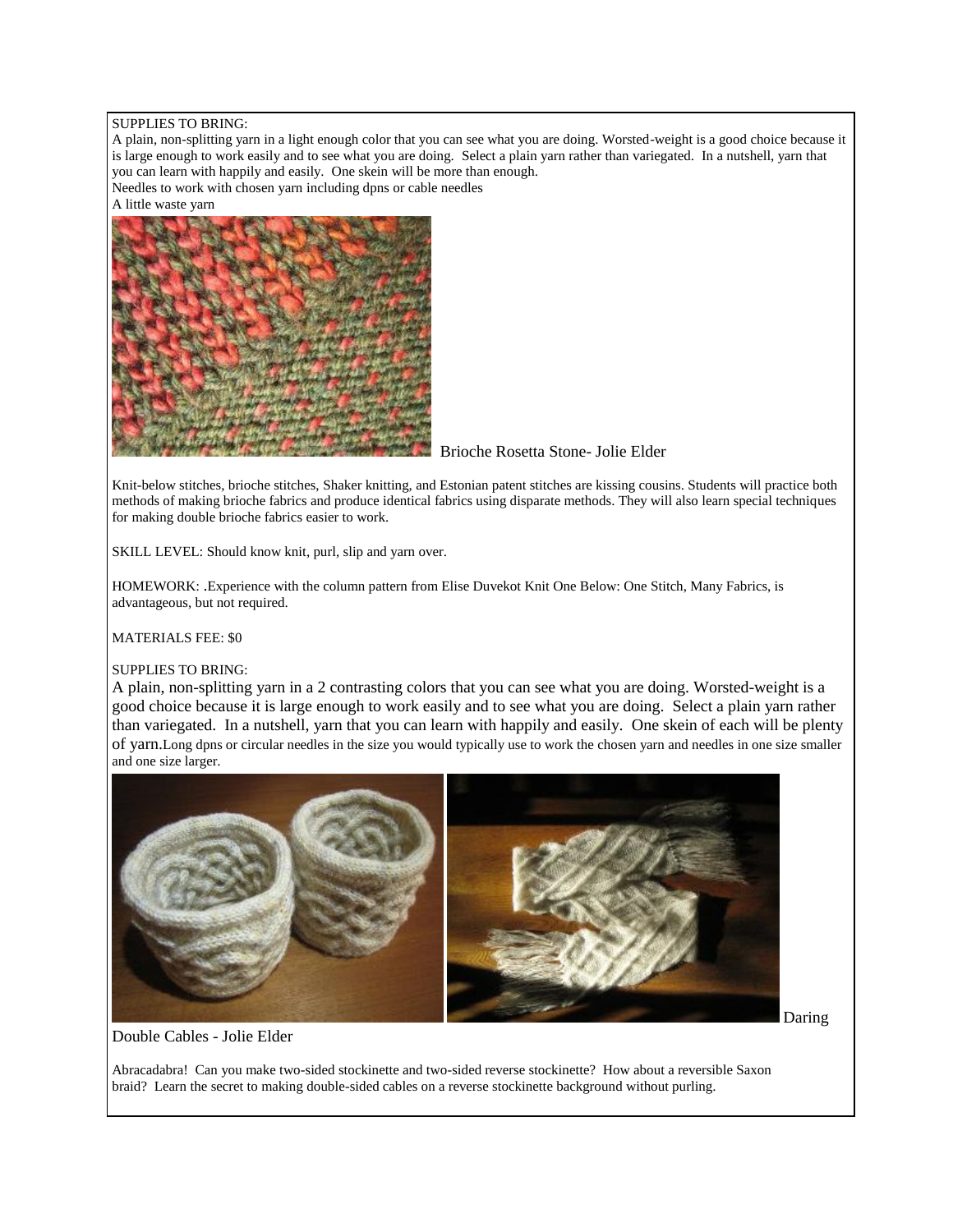SKILL LEVEL: Should already know basic double knitting

HOMEWORK: .Experience with a double-knit project (a bookmark or potholder is fine) will be extremely helpful.

## MATERIALS FEE: \$0SUPPLIES TO BRING:

A plain, non-splitting yarn in that you can see what you are doing. Worsted-weight is a good choice because it is large enough to work easily and to see what you are doing. Select a plain yarn rather than variegated. In a nutshell, yarn that you can learn with happily and easily. One skein will be plenty.Long dpns or circular needles in the size you would typically use to work the chosen yarn and needles in one size smaller and one size larger.2 non-slippery short dpns or 2 non-slippery cable needles.



 $Stitch + Stash = Style - Michelle Hunter$ 

Do you have beautiful yarns in your stash that are begging to be knit but you aren't sure what to do with them? Are you intrigued by the endless number of stitch patterns in reference bgooks? This is the class for you! Learn the best way to use a stitch dictionary to complement your stash yarn and create one-of-a-kind pieces. A fabulous way to use luxury or hand-spun yarn! This class covers stitch selection, best uses for each yarn, and simple pattern design. In class you will create a unique cowl pattern using your stash yarn.

SKILL LEVEL: Beginner

HOMEWORK: None

MATERIALS FEE: \$0

SUPPLIES TO BRING:

Three skeins of yarn are required. Each skein may range from a DK to an Aran weight and measure approx. 75-100 yards. Yarns do not have to be the same weight.

Needles (circs or straights) in size recommended by the yarn. One size smaller and larger than the recommended size is helpful as well. Also, one set of double points is needed.

Three stitch holders.

Stitch dictionary (option, but helpful). Copies will be available for classroom use.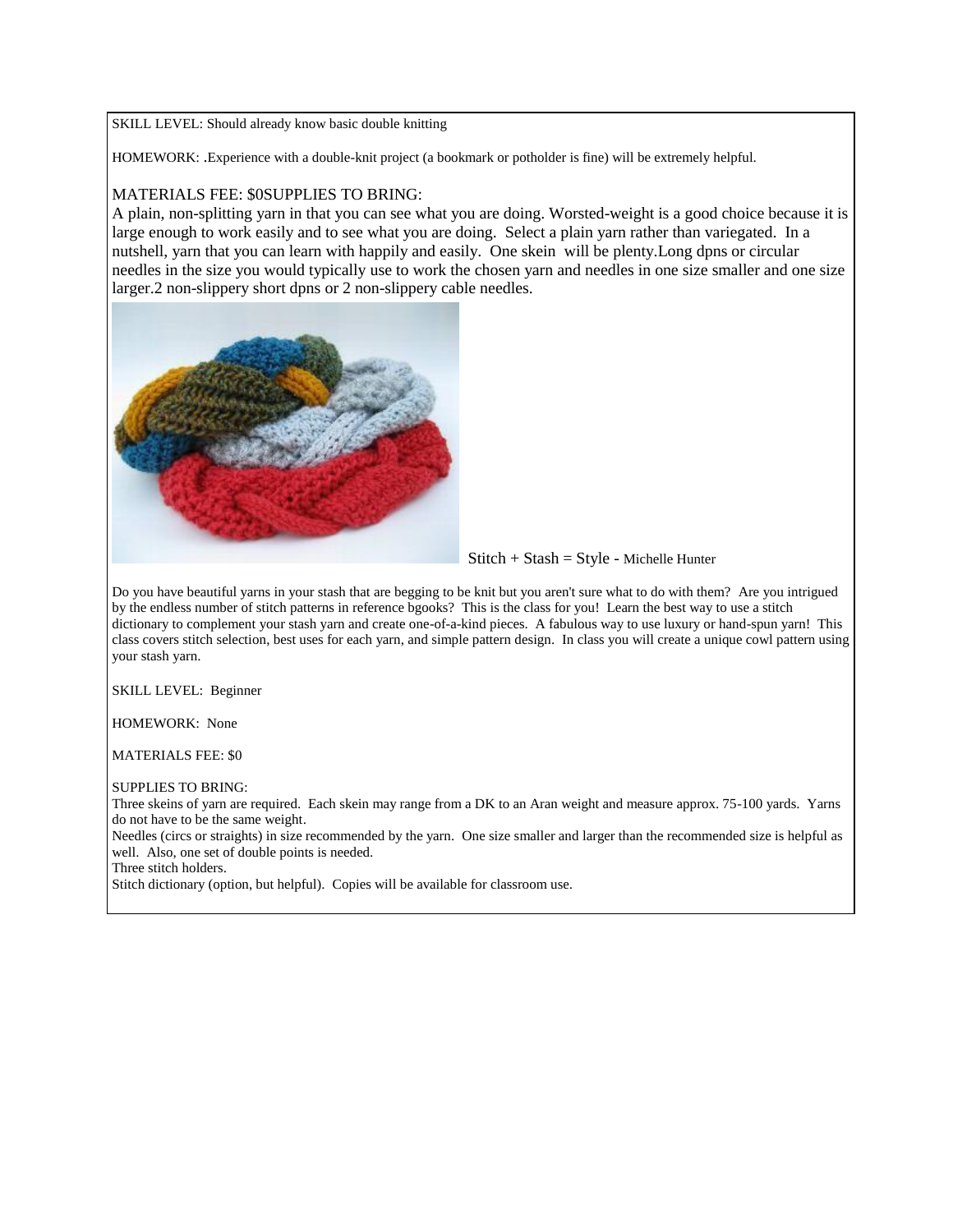

# Sock Seminar - Michelle Hunter

Take your sock addiction to a new level! Experienced sock knitters will love this technique filled class. Topics include sizing, toe and heel selection, cast ons, bind offs, repair work, design and more. In class students will experiment with the different techniques while learning how best to apply them in future socks. Leave class armed with lots of sock know-hows and the inspiration to knit better socks.

SKILL LEVEL: Experienced Sock Knitting

HOMEWORK: None

MATERIALS FEE: \$0

SUPPLIES TO BRING:

• 50 grams DK weight yarn – smooth and light-colored.

• #5 or #6 size needles in preferred style for sock knitting – i.e. double points, two circ or magic loop